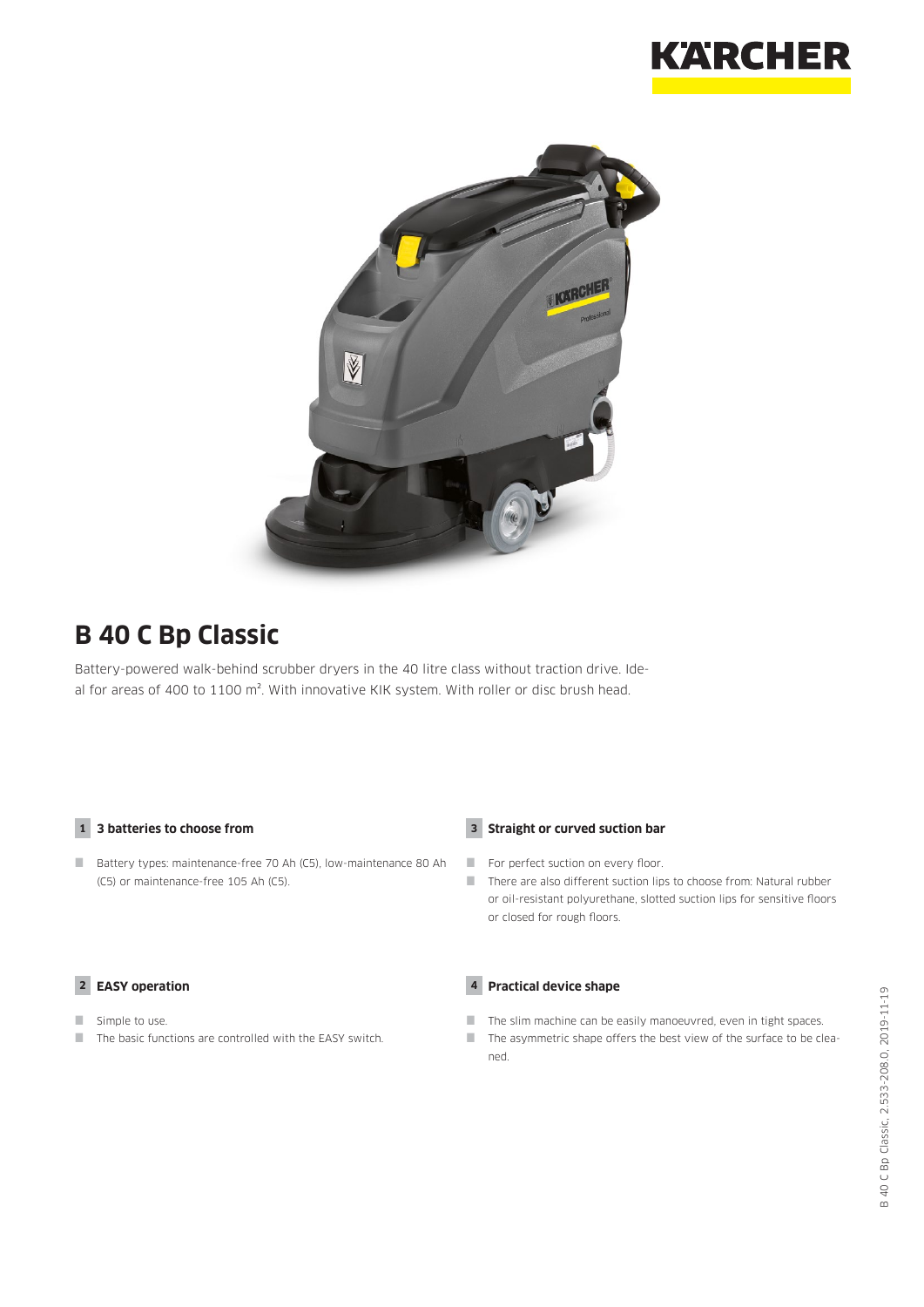# TECHNICAL DATA AND EQUIPMENT

### **KARCHER**



#### **B 40 C Bp Classic**

| <b>Technical data</b>      |    |                               |
|----------------------------|----|-------------------------------|
| Order No.                  |    | 2.533-208.0                   |
| <b>EAN code</b>            |    | 4039784818262                 |
| <b>Brush working width</b> | mm | 430                           |
| Vacuum working width       | mm | 850                           |
| Fresh/dirty water tank     |    | 40/40                         |
| Rated input power          | W  | max. 600                      |
| Weight (with accessories)  | kg | 55                            |
| Dimensions (L x W x H)     | mm | $1212 \times 520 \times 1142$ |
| <b>Battery voltage</b>     | V  | 24                            |
|                            |    |                               |
| <b>Equipment</b>           |    |                               |
| <b>FACT</b>                |    | $\overline{\phantom{a}}$      |
| <b>DOSE</b>                |    | $\qquad \qquad =$             |
| Tank-in-tank system        |    | п                             |
| Included in delivery.      |    |                               |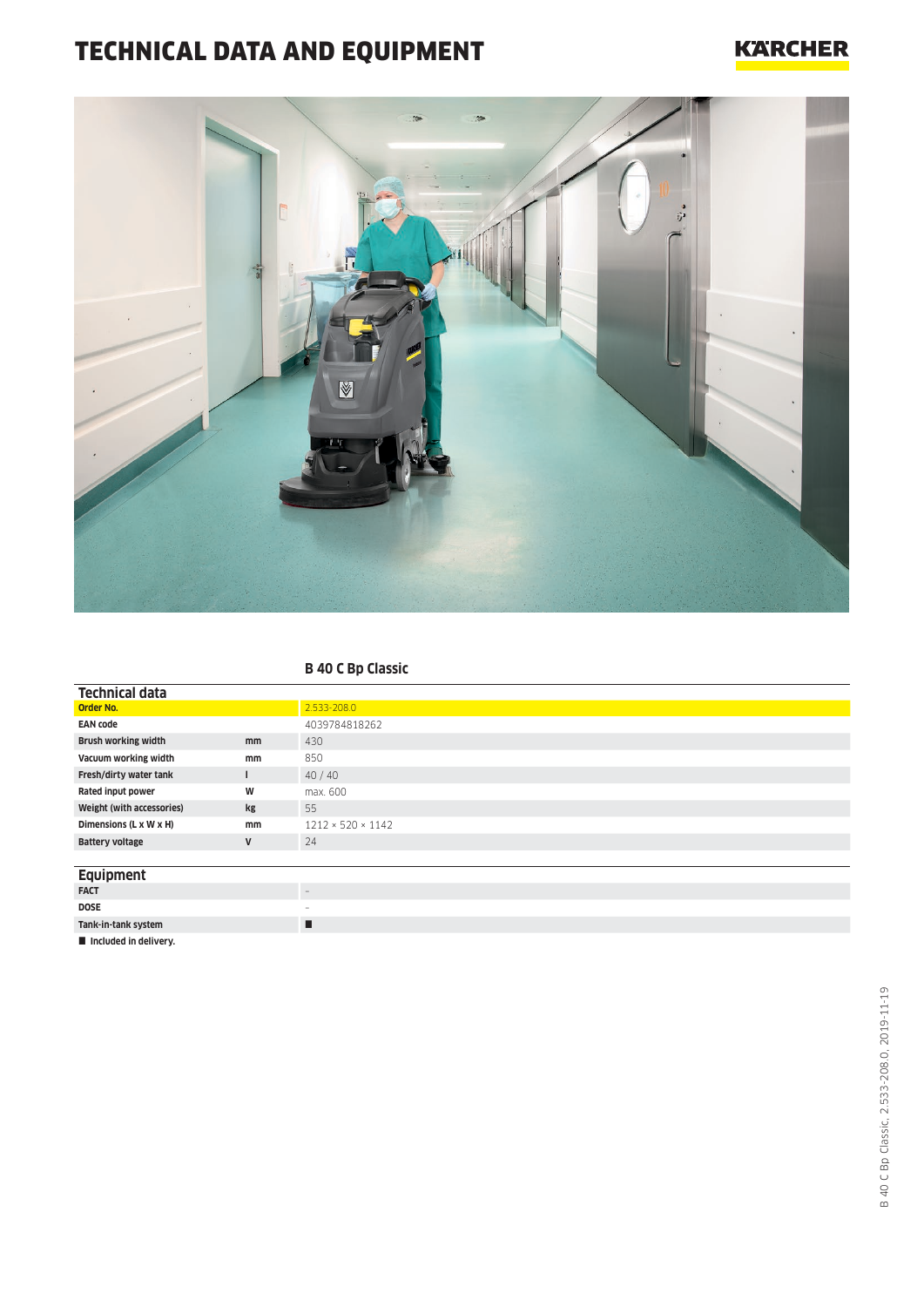

|                                  | Order No.     | Quantity   | Battery volt-<br>age | <b>Battery</b><br>capaci-<br>ty | <b>Battery</b><br>type    | Price | Description |         |
|----------------------------------|---------------|------------|----------------------|---------------------------------|---------------------------|-------|-------------|---------|
| Battery and charger sets         |               |            |                      |                                 |                           |       |             |         |
| Quick charger set VI 24 V/116 Ah | 1 2.642-559.0 | 1 piece(s) | 24 V                 | 116 Ah                          | mainte-<br>nance-<br>free |       |             | L.<br>ш |
| <b>Accessories for batteries</b> |               |            |                      |                                 |                           |       |             |         |
| Distance holder set VI           | 2 4.642-020.0 | 1 piece(s) |                      |                                 |                           |       |             | $\Box$  |
| $\Box$ Available accessories.    |               |            |                      |                                 |                           |       |             |         |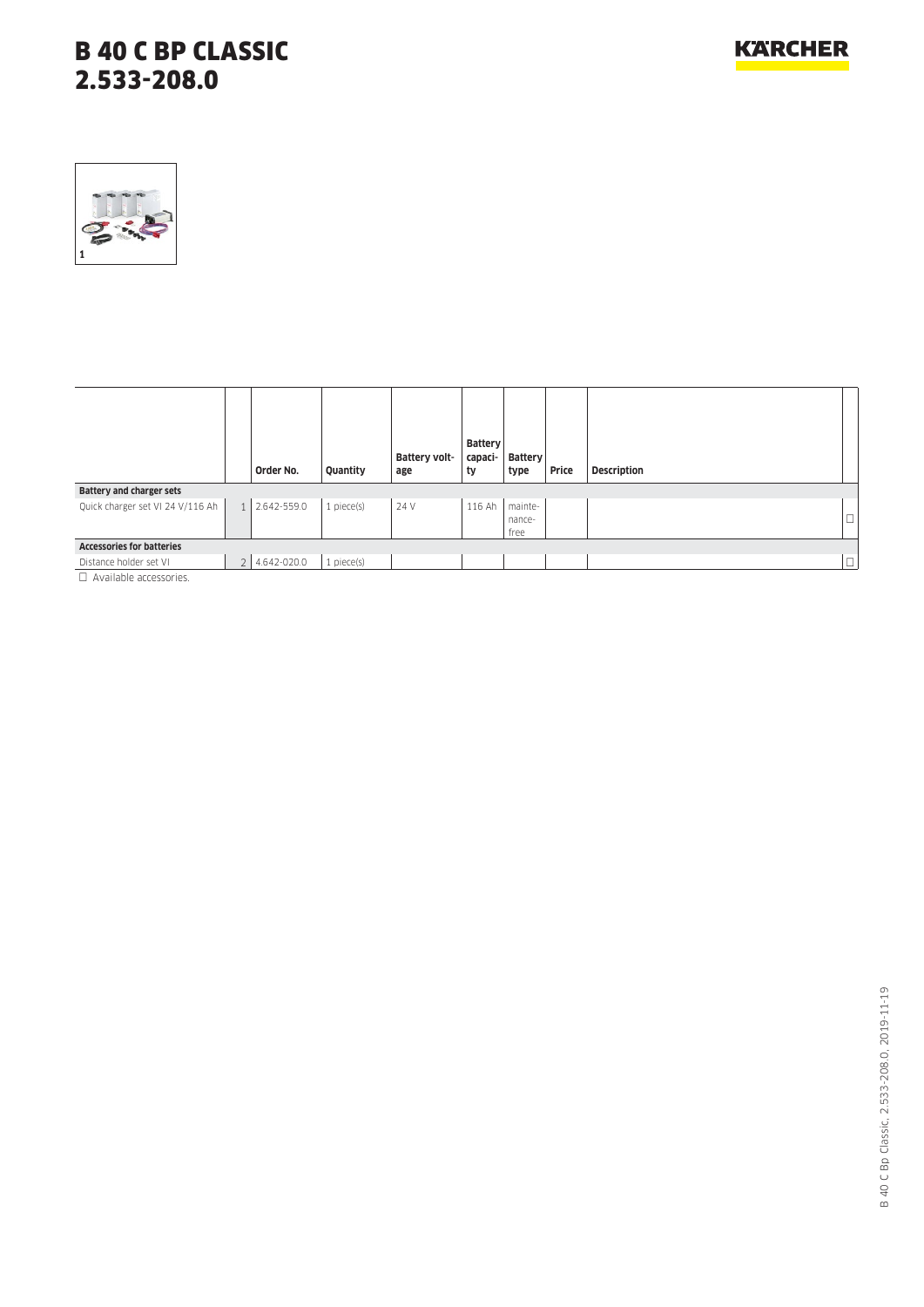

|                                                                                                                 |                | Order No.   | Hardness/<br><b>Brush type</b> | Length | Diame-<br>ter | Colour | Price | <b>Description</b> |                     |
|-----------------------------------------------------------------------------------------------------------------|----------------|-------------|--------------------------------|--------|---------------|--------|-------|--------------------|---------------------|
| Roller pads                                                                                                     |                |             |                                |        |               |        |       |                    |                     |
| Roller pad                                                                                                      |                | 8.635-692.0 |                                | 550 mm |               | brown  |       |                    | $\frac{\Box}{\Box}$ |
|                                                                                                                 | $\overline{ }$ | 4.114-011.0 |                                | 450 mm |               | brown  |       |                    |                     |
| the contract of the contract of the contract of the contract of the contract of the contract of the contract of |                |             |                                |        |               |        |       |                    |                     |

Available accessories.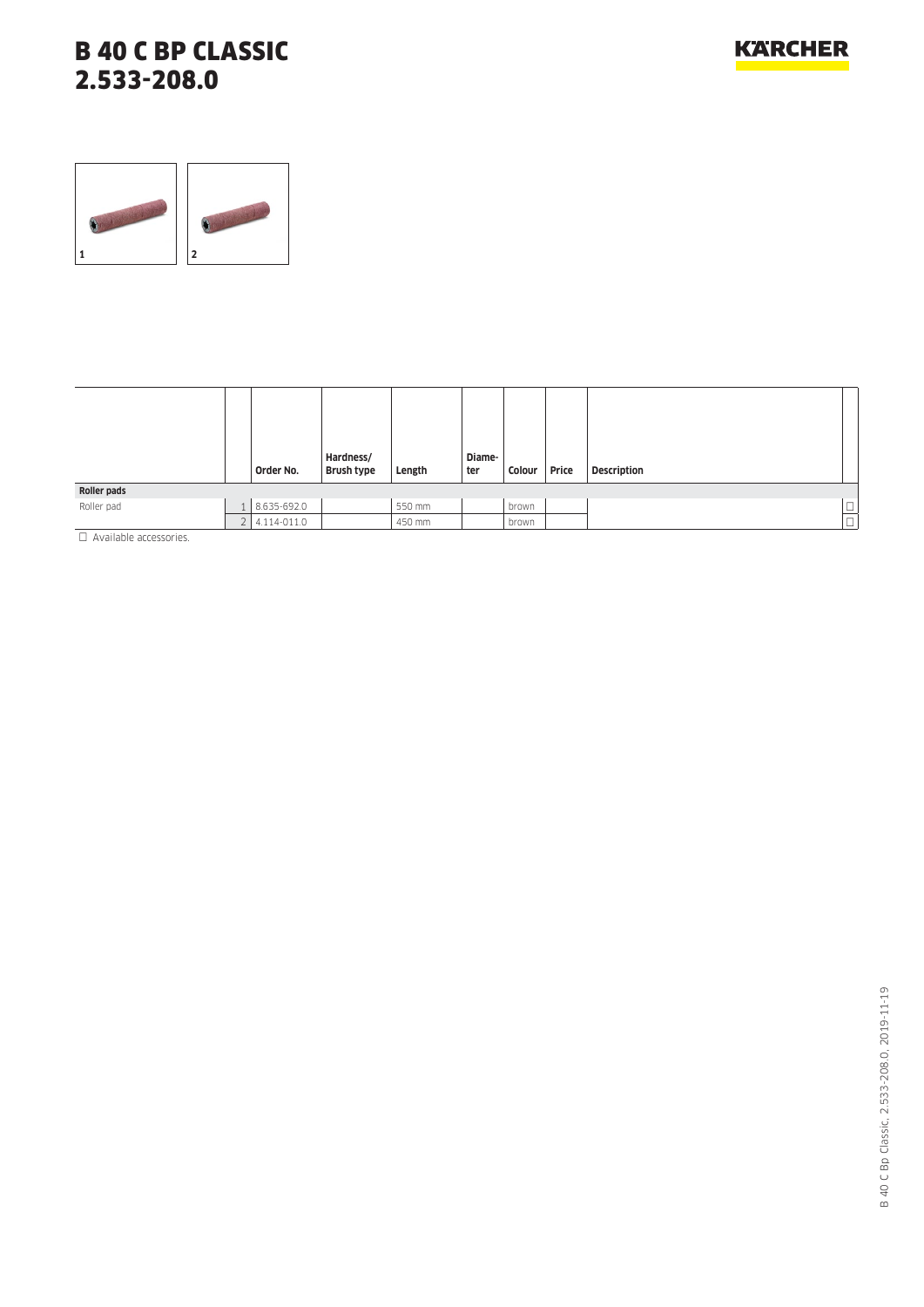



|                                                                                             |                | Order No.   | Length  | Colour      | Quanti-<br>ty            | Price | <b>Description</b> |        |
|---------------------------------------------------------------------------------------------|----------------|-------------|---------|-------------|--------------------------|-------|--------------------|--------|
| Suction bar, complete                                                                       |                |             |         |             |                          |       |                    |        |
| Squeegee                                                                                    | $\mathbf{1}$   | 4.777-401.0 | 850 mm  | transparent | $\mathbf{1}$<br>piece(s) |       |                    | $\Box$ |
|                                                                                             | $\overline{2}$ | 4.777-079.0 | 900 mm  | transparent | piece(s)                 |       |                    | $\Box$ |
|                                                                                             | 3              | 4.777-406.0 | 850 mm  | blue        | piece(s)                 |       |                    | $\Box$ |
|                                                                                             | $\overline{4}$ | 4.777-411.0 | 850 mm  | transparent | piece(s)                 |       |                    | $\Box$ |
|                                                                                             | 5              | 4.777-416.0 | 850 mm  | blue        | piece(s)                 |       |                    | $\Box$ |
| Squeegees for suction bars                                                                  |                |             |         |             |                          |       |                    |        |
| Rubber lip set corrugated oil re-<br>sistant<br>The Association of the property of the con- | $6 \mid$       | 6.273-023.0 | 1010 mm | transparent | 2 parts                  |       |                    | $\Box$ |

□ Available accessories.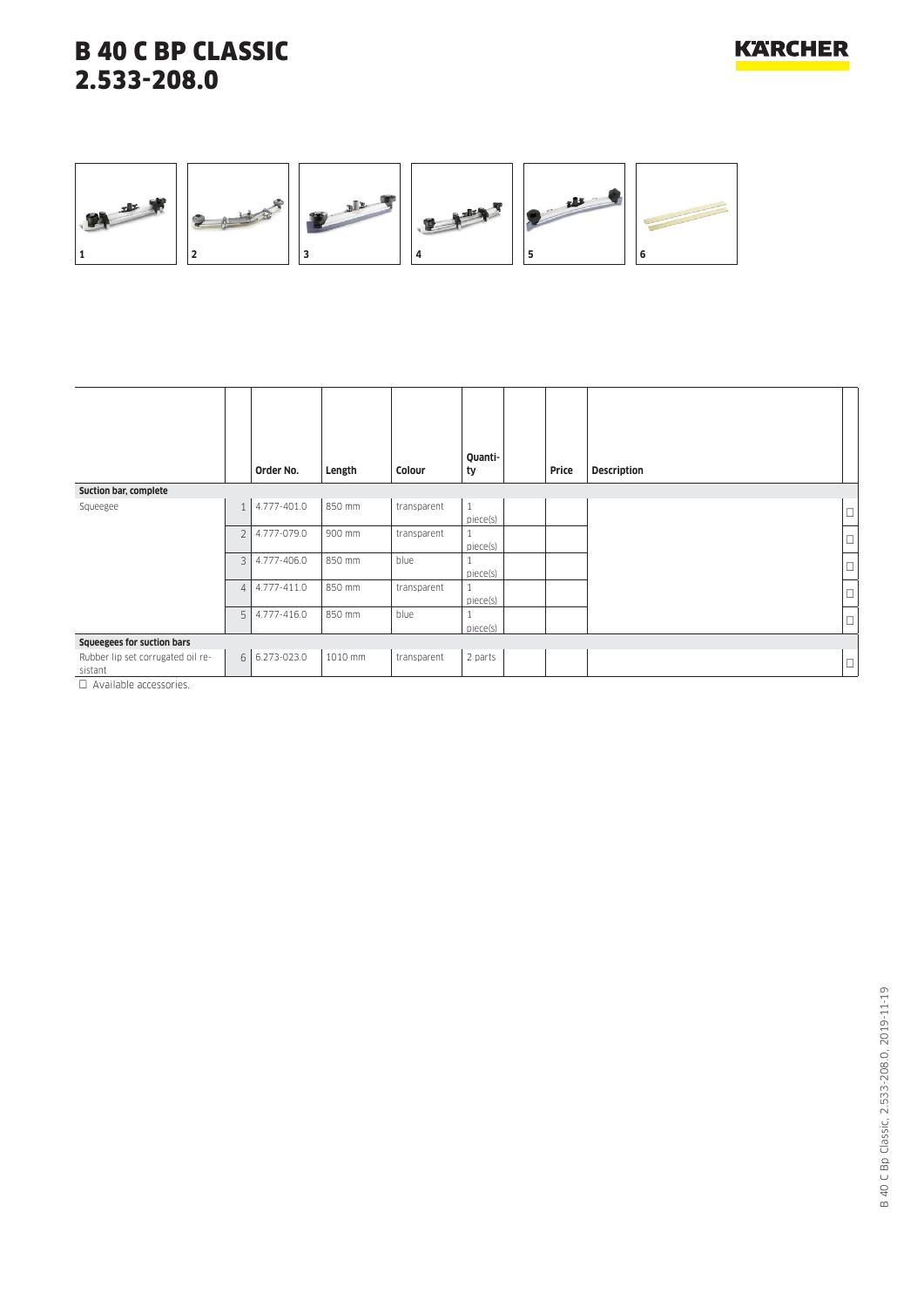**12 15**

## **KARCHER**



|                                          |                 | Order No.   | Length           | Colour | Ouanti-<br>ty            | Price | <b>Description</b>                                                                                                                                                         |        |
|------------------------------------------|-----------------|-------------|------------------|--------|--------------------------|-------|----------------------------------------------------------------------------------------------------------------------------------------------------------------------------|--------|
| <b>Miscellaneous</b>                     |                 |             |                  |        |                          |       |                                                                                                                                                                            |        |
| Add-on kit ecolzero                      | $\mathbf{1}$    | 5.388-133.0 |                  |        | $\mathbf{1}$<br>piece(s) |       |                                                                                                                                                                            | $\Box$ |
| Filling hose                             | $\overline{2}$  | 6.680-124.0 | 1.5 <sub>m</sub> |        | $\mathbf{1}$<br>piece(s) |       | 1,500-mm filling hose for easy device filling from a water<br>tap. With universal tapered fitting for all standard taps.                                                   | $\Box$ |
|                                          | 3               | 4.035-334.0 | 720 mm           |        | 1<br>piece(s)            |       |                                                                                                                                                                            | $\Box$ |
| Cover tank flushing system com-<br>plete | $\overline{4}$  | 4.035-369.0 | 73 cm            |        | $\mathbf{1}$<br>piece(s) |       |                                                                                                                                                                            | $\Box$ |
|                                          | 5               | 4.035-370.0 | 18 cm            |        | 1<br>piece(s)            |       |                                                                                                                                                                            | $\Box$ |
| <b>Home Base accessories</b>             |                 |             |                  |        |                          |       |                                                                                                                                                                            |        |
| Adapter Homebase                         | 6               | 5.035-488.0 |                  |        | 1<br>piece(s)            |       | Fastener for various hooks and clips on the machine.                                                                                                                       | $\Box$ |
| Homebase mop holder kit                  | $7\overline{ }$ | 4.035-374.0 |                  |        | $\mathbf{1}$<br>piece(s) |       | The Homebase Mop kit contains mop clip, mop support and<br>bottle holder - the perfect solution for securely carrying the $\square$<br>mop directly on the scrubber drier. |        |
|                                          | 8               | 4.070-075.0 |                  |        | $\mathbf{1}$<br>piece(s) |       |                                                                                                                                                                            | $\Box$ |
| Double hook                              | 9               | 6.980-077.0 |                  |        | 1<br>piece(s)            |       | Double hook for attaching rubbish bags, etc. to the machine.<br>Only for use with the Homebase adapter 5.035-488.0.                                                        | $\Box$ |
| Holder handhold grey                     | 10 <sup>1</sup> | 6.980-078.0 |                  |        | $\mathbf{1}$<br>piece(s) |       | Mop clip for attaching a mop to the machine. Only for use<br>with the Homebase adapter 5.035-488.0.                                                                        | $\Box$ |
| Holder bottle                            | 11              | 6.980-080.0 |                  |        | $\mathbf{1}$<br>piece(s) |       |                                                                                                                                                                            | $\Box$ |
| Homebase box kit                         | 12              | 4.035-406.0 |                  |        | $\mathbf{1}$<br>piece(s) |       | The Box kit provides enough space for three cleaning agent<br>bottles along with cloths, scrapers, spare rubbish bags,<br>gloves, etc.                                     | □      |
|                                          | 13 <sup>1</sup> | 5.035-655.0 | 105 mm           |        | $\mathbf{1}$<br>piece(s) |       |                                                                                                                                                                            | $\Box$ |
|                                          | 14              | 5.035-656.0 | 17 cm            |        | $\mathbf{1}$<br>piece(s) |       |                                                                                                                                                                            | □      |
| <b>RM Dosierstation</b>                  |                 |             |                  |        |                          |       |                                                                                                                                                                            |        |
| DS 3 cleaning agent dosing station       | 15              | 2.641-811.0 |                  |        | 1<br>piece(s)            |       | Directly connectable with the tab, water and detergent will<br>be filled in the fresh water tank in the preset mixture. Can<br>also be used with filling system kit.       | $\Box$ |

 $\Box$  Available accessories.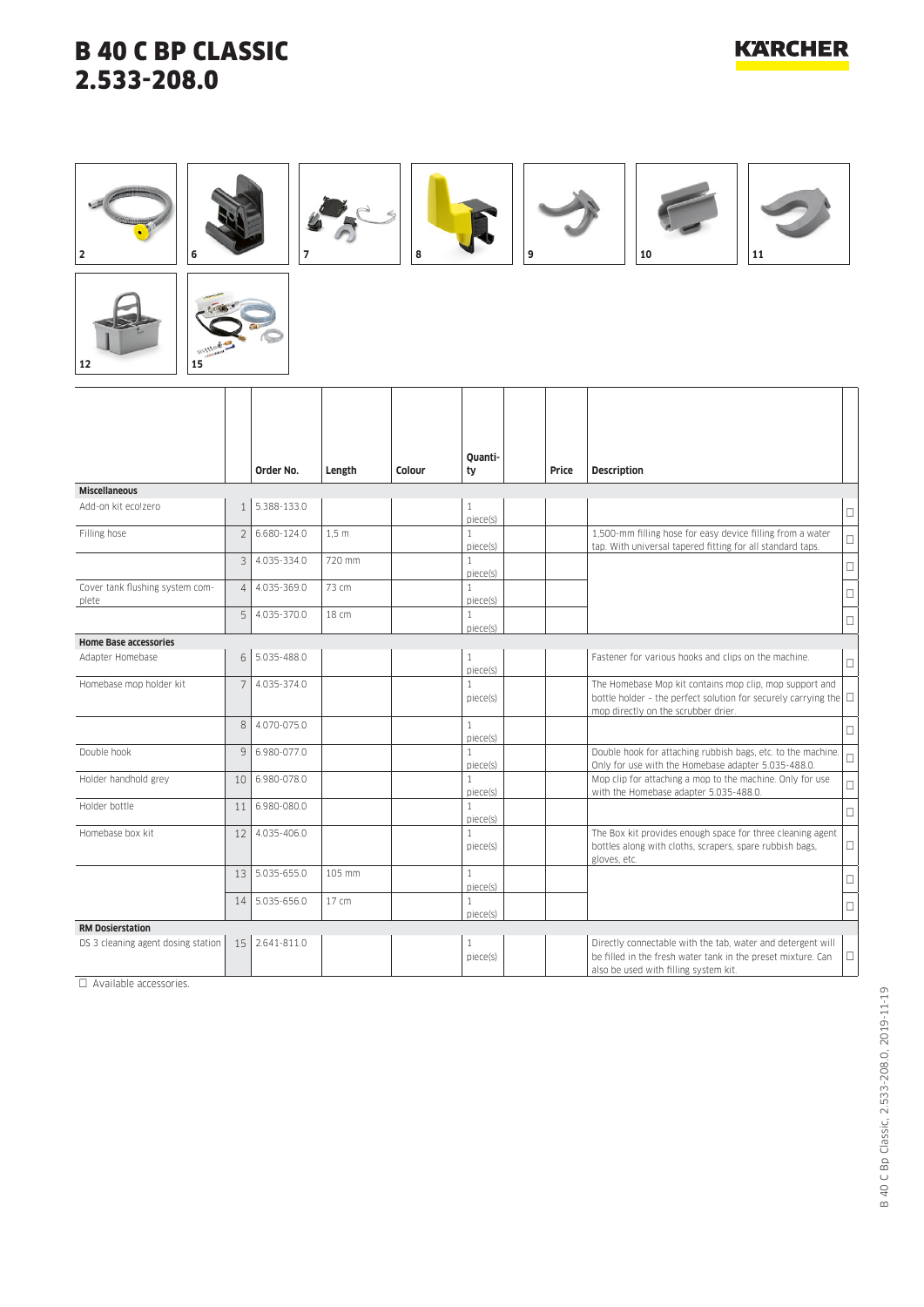

|                                                                         |    | Order No.   | Length           | <b>Diameter</b> | Quanti-<br>ty | Price | <b>Description</b> |                  |
|-------------------------------------------------------------------------|----|-------------|------------------|-----------------|---------------|-------|--------------------|------------------|
| Other attachment kits                                                   |    |             |                  |                 |               |       |                    |                  |
| Auto-Fill                                                               |    | 4.035-345.0 |                  |                 | piece(s)      |       |                    | m.<br>۰ س        |
| Suction hose accessories<br>The Association of the property of the con- | 21 | 4.444-015.0 | $3,25 \text{ m}$ |                 | piece(s)      |       |                    | $\Box$<br>' ا∟ . |

D Available accessories.